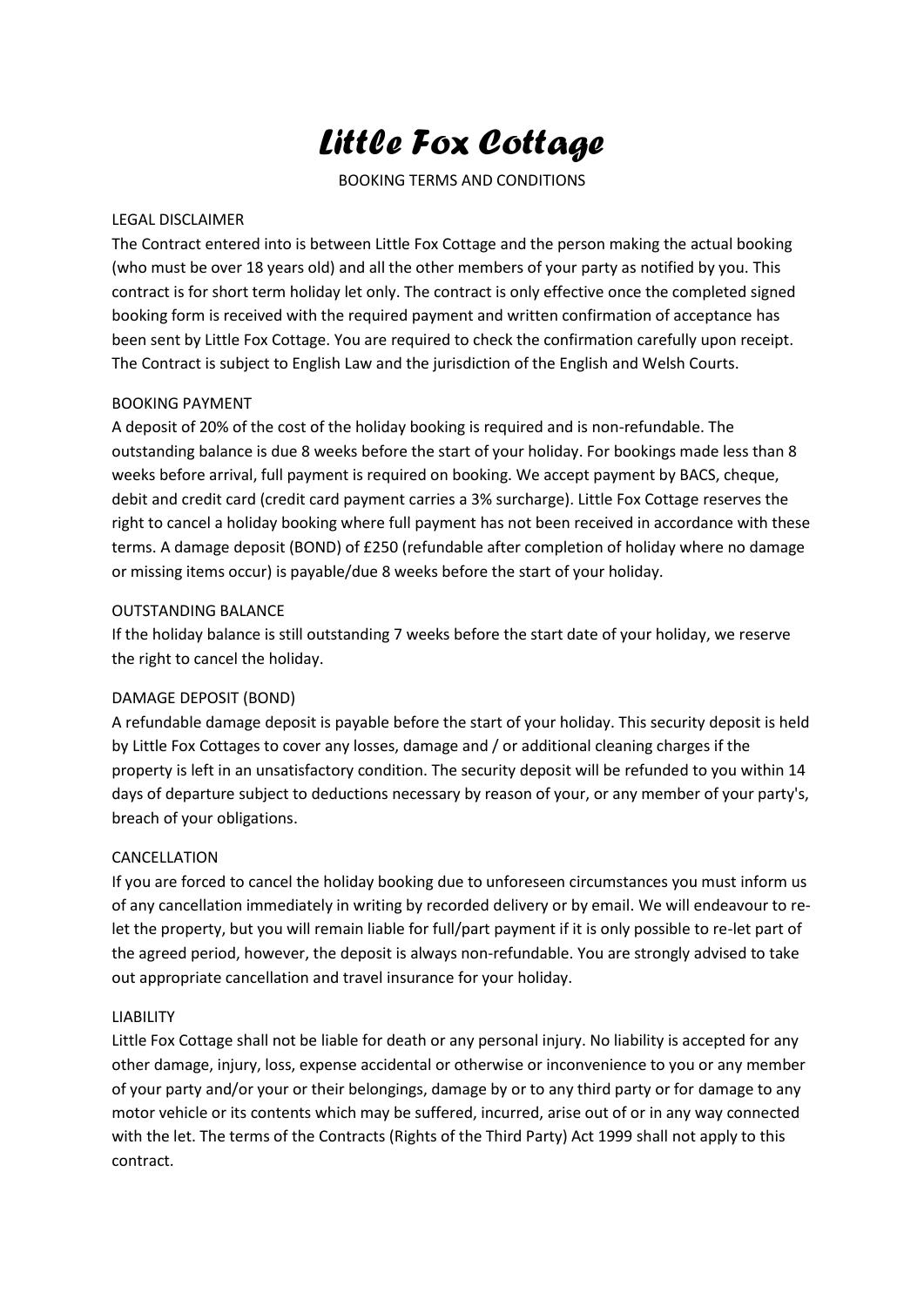#### GUEST NUMBERS

Under no circumstances may more than the maximum number of persons, as stated by Little Fox Cottage, occupy the Cottage. Names and addresses of all people staying at the Holiday Cottage need to be given at the time of booking. Admittance may be refused if this condition is not observed. The Owners also reserve the right to refuse or revoke bookings from parties which may in its opinion prove unsuitable as a result of their behaviour or otherwise for/in/at the Holiday Cottage. All payments/charges will be refundable in full on a daily basis, less, if applicable, the full cost of all repairs or replacements of any item in or to the Cottage.

## BOOKING ALTERATION

Little Fox Cottage reserves the right, in the interests of safety or any other reason beyond their control to cancel or alter arrangements made for you. In this unlikely event we guarantee to return to you any payment/charges made in full including the deposit. If we have a request from you to change the dates of the booking after confirmation has been issued, subject to the change being requested more than 12 weeks prior to the commencement of the holiday and Little Fox Cottage have availability for those new dates there will be no charge for the change in booking.

## CARE OF THE PROPERTY

You and the members of your party are responsible for taking care of the property during your stay. All equipment and contents must be left clean and tidy on departure (except linen/robes to be laundered). Any damages or breakages in the property are the joint responsibility of you and the member/s of your party that have caused the damage or breakage. The cost is payable upon demand (and via pre-paid damage deposit) and, subject to any incurred losses, not limited to loss of rental, interest, and other consequential charges as may be incurred by Little Fox Cottage. Minor breakages are not usually charged for being reasonable wear and tear but the hirer must report any damage before departure. Little Fox Cottage operates a non-smoking policy throughout. In the event of any member of the party breaching the smoking policy Little Fox Cottage will make a charge for additional cleaning and damage caused as a result. A £20 charge (per key) will be levied if keys are taken from the property on departure, this is for replacements and inconvenience.

## RIGHT OF ENTRY

The Owners of Little Fox Cottage reserves the right to enter the property at any reasonable time for the purpose of emergency repairs should they become necessary. They will obviously respect your right to privacy and confidentiality and accommodate any reasonable request as to timing or arrangements in this. The property must be securely locked when you and the members of your party are out and care taken not to expose the property to any fire risk or other risk such as flooding. You and each one of the members of your party are responsible for acting in a responsible manner during the holiday period. The Owners reserve the right to retake possession of Little Fox Cottage at any time for any reasonable reason and in particular where serious misconduct has arisen in or around the property.

## **DESCRIPTIONS**

The Owners of the property oversee the management of Little Fox Cottage and make every effort to describe it fairly but also anticipate possible changes. All information in our promotions and on the web site is given in good faith and is correct at the time of publication but the Owners cannot be